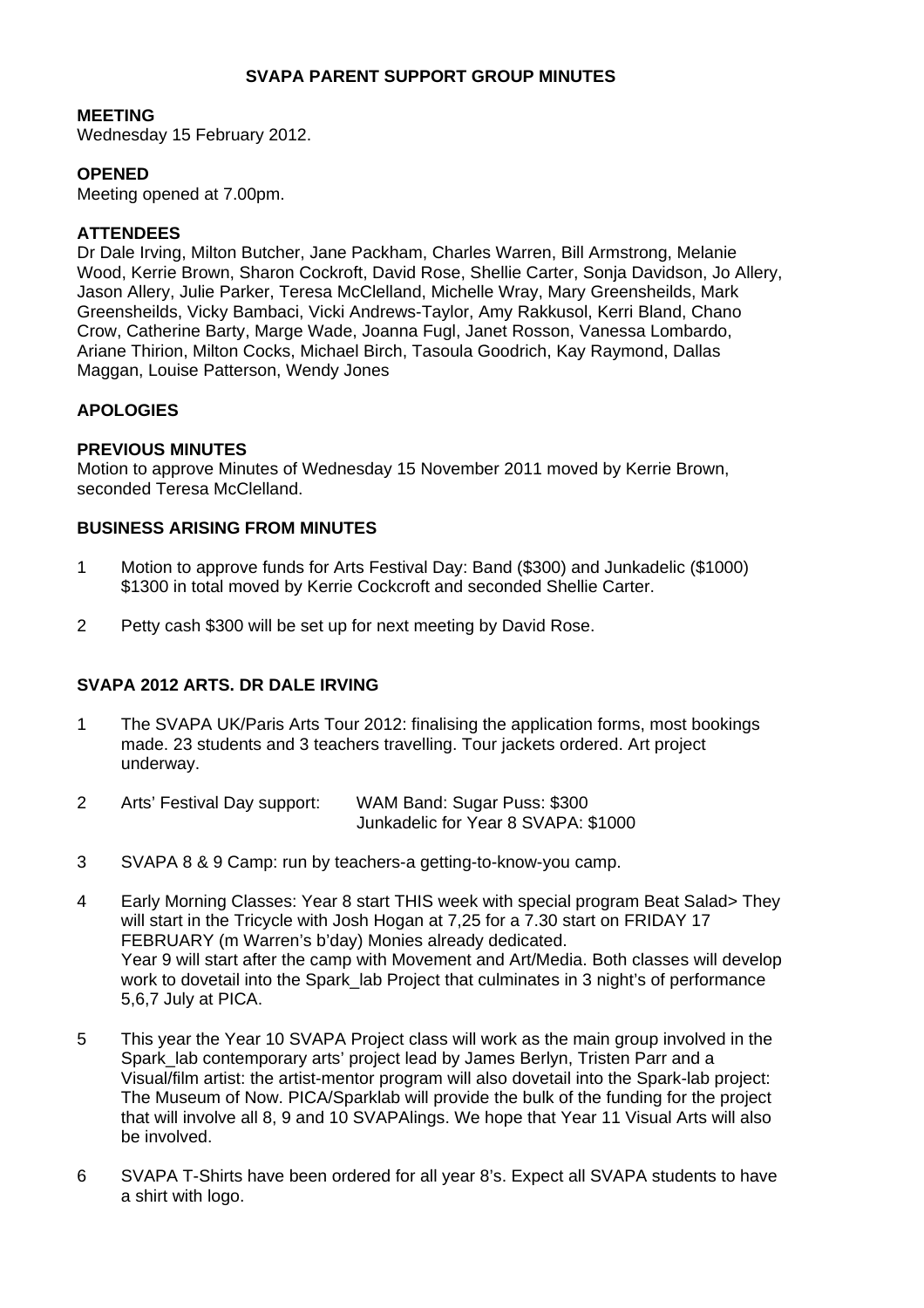7 SVAPA Year 10 Beautiful Burnout Perth International Arts Festival last night well attended by student and thankyou for the parent support.

#### **TREASURER'S REPORT**

| <b>Income Statement</b>                                                                                                                                                                            | Mount Lawley Senior High School - P&C Association - SVAPA |                                              |                                |
|----------------------------------------------------------------------------------------------------------------------------------------------------------------------------------------------------|-----------------------------------------------------------|----------------------------------------------|--------------------------------|
| For month ending                                                                                                                                                                                   |                                                           | \$                                           | 8 <sup>th</sup> Feb 2012<br>\$ |
| <b>Income</b><br><b>Membership Fees and Donations</b><br>Fundraising - Art Auction<br>Fundraising - Other<br>Interest Income<br>Reimbursements<br>Other Income                                     |                                                           | 41.32                                        | 41.32                          |
| <b>Expenses</b><br><b>SVAPA Projects</b><br><b>Art Auction Expenses</b><br><b>Art Auction Music Share</b><br><b>Fundraising Expenses</b><br>Stationery<br><b>Bank Fee</b><br><b>Other Expenses</b> |                                                           | 109.00                                       |                                |
|                                                                                                                                                                                                    |                                                           |                                              | 109.00<br>67.68                |
| <b>Balance Sheet 2008</b><br>$8^{\sf th}$ Feb 2012<br>As at                                                                                                                                        |                                                           |                                              |                                |
| <b>Assets</b><br><b>Bank Balance</b><br>Term Deposit (613250194778 - Matures 28 March 2010)<br>Cash Float<br><b>Badges</b><br><b>Stamps</b>                                                        |                                                           | 18,543.45<br>6,368.13<br>500.00<br>25,411.58 |                                |
| Equity                                                                                                                                                                                             |                                                           |                                              | 25,411.58                      |
| Certified as correct                                                                                                                                                                               | <b>Treasurer SVAPA</b>                                    |                                              |                                |
|                                                                                                                                                                                                    | President P&C                                             |                                              |                                |

Treasurer position includes tracking commitments including Early Morning Workshops, Saturday Workshops, Awesome Festival, Lunches, Theatre Performance Excursions and Awards. Art Auction normally provides \$10,000 and the bank balance is at \$18,000 and managing a Fixed Term Deposit. Also position includes updating Treasurers Report at each meeting. Treasurer's main activity is around Art Auction but usually 1 hour per month and attendance at meetings. Records are run on a spreadsheet and the current Treasurer is prepared to assist with handover.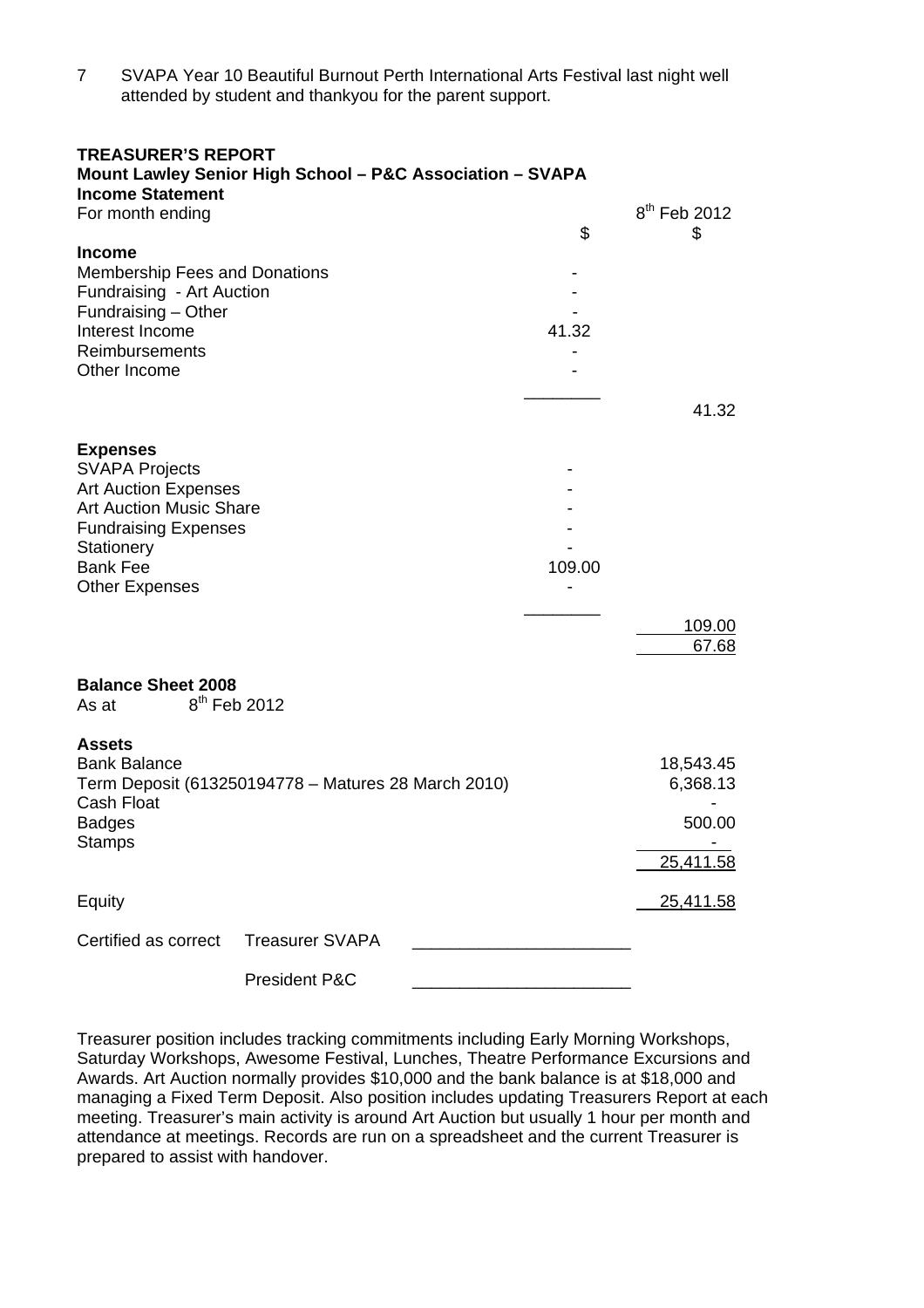### **GENERAL BUSINESS**

- 1 Art Auction Committee 2012 meeting 21 February 7.30 in the Music Room. Art Auction will be held on the 16 June 2012. Assistance required leading up to Auction, during set up, day of Auction and pack up. Money raised is shared between the Music Department and funds SVAPA.
- 2 Milton Butcher (Principal) addressed parents questions and concerns regarding the recent school IPS restructuring removing Arts as a Head of Learning Area (HOLA) and now reporting to and represented by Phys Ed (HOLA) and the impact on SVAPA Arts Program and school leadership representation of the Arts at Mt Lawley Senior High School. Milton Butcher said he was not specifically targeting Arts but an industrial agreement vacancy occurred through natural attrition as a staff member no longer working at the school took up a position elsewhere. Milton Butcher said he did not think this decision would affect student participation in SVAPA and he could give a 99.9% guarantee that the HOLA Level 3 of Arts or Technology and Enterprise would be restored within 1 or 2 years at Mt Lawley Senior High School. Parents do not agree with this decision and have concerns that it may affect SVAPA and included that the situation was extremely unfair to a staff member who is extremely passionate in coordinating the SVAPA Program and the Arts. Parents expect Arts and SVAPA to have equal status with other subjects that are provided a head of learning within the school community. Parents offered to fundraise to restore Arts representation in school leadership team and loss in salary but Milton Butcher said he would not like to see money spent this way. (Letter dated 2 February 2012 attached)

## **EXTRA BUSINESS ARISING**

1 Next meeting is SVAPA Parent Support Group 2012 AGM before the general meeting and all positions for SVAPA Parent Support Group including Convenyor, Treasurer and Secretary are available. (These positions are not overly time consuming for those who are interested.)

## **CLOSED**

Meeting closed at 9.30. The next SVAPA Parent Support Group and AGM meeting will be held Wednesday 14 March 2012 (Week 7) at 7.00pm at Tricycle Theatre.